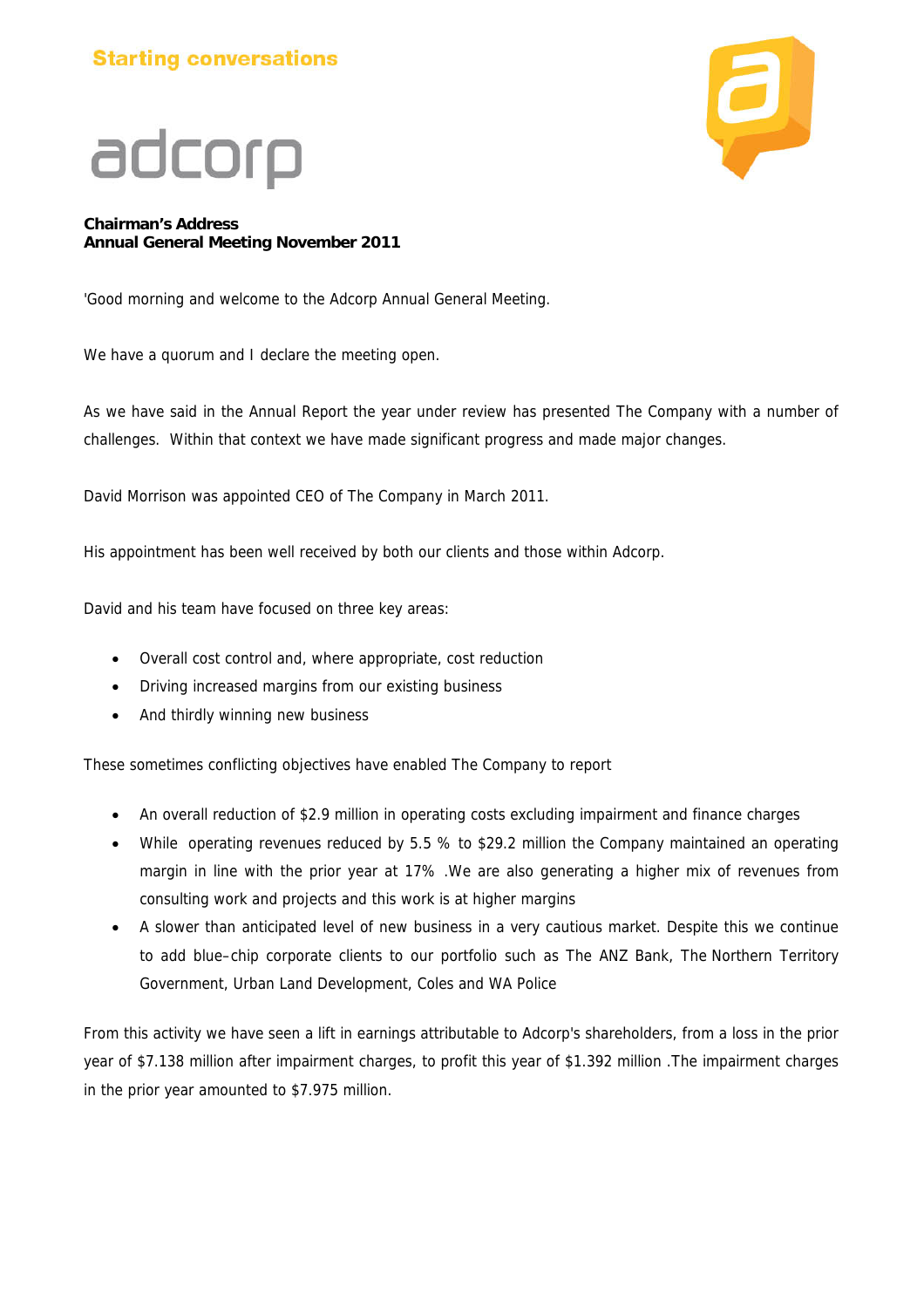adcorp



The Australian Government account and the State Government accounts in New South Wales, WA and the Northern Territory provide a sound base of revenue for Adcorp and are proving to be a useful point of introduction for other government business

The improved trading in the year under review has enabled The Company to pay a two cent fully franked dividend for the year

The outlook for Adcorp in significant measure reflects the outlook for the Australian and New Zealand economy. It is best described as variable.

The core of our business continues to reside in employment and property advertising, which is stronger in the mineral rich states.

The New Zealand economy, and as a consequence Adcorp's business, was in the early stages of recovery until it was hit by the natural disasters.

With a tight rein on costs and a renewed vigour in the quest for new business, we are confident that the improved performance in 2010-11 will be emulated in 2011-12.

In these times of economic restraint and structural change our people are our greatest asset and the team at Adcorp ,whose creativity and vision are reflected in the Annual Report, are completely focused on the best possible outcome for our clients that , in turn, will reflect in improving value for our shareholders.

#### **Chief Executive Officer's Review**

Mr Chairman and Shareholders, I will now provide you with an overview of Adcorp operations in the 2010/2011 financial year and provide you with an update of our current year performance.

#### **Overview**

The 2010/2011 financial year was a challenging one that saw a significant decline in advertising and marketing spend across most industry sectors. Coupled with this, the natural disasters in both Queensland and Christchurch affected performance in these regions. For both of these disasters our business continuity plans were activated successfully.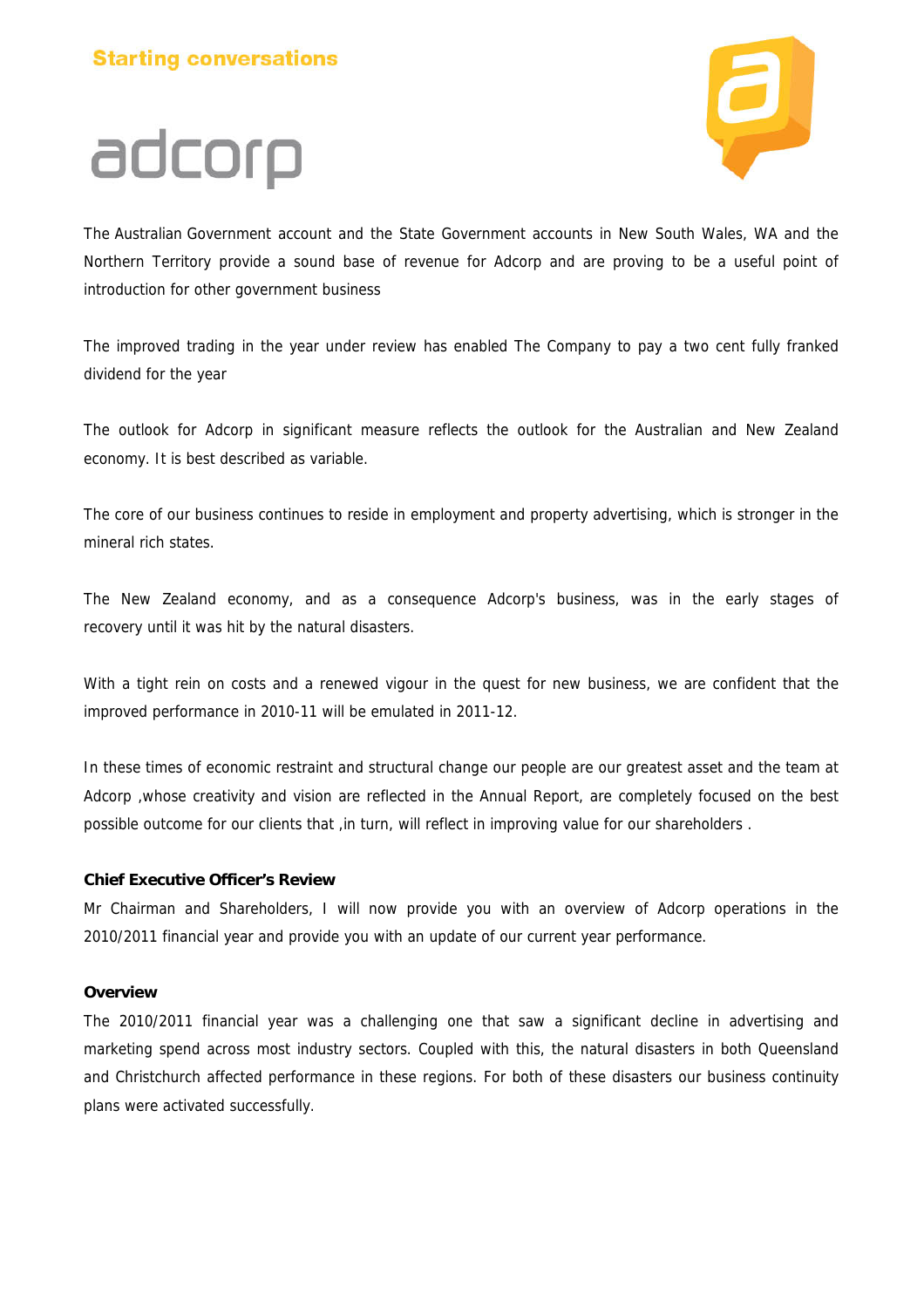#### **Starting conversations**





Despite falls in billings and revenue, profit after tax and non-controlling interests for the consolidated entity grew to \$1.392m from the prior year's loss of \$(7.138m). The prior year included impairment charges of \$7.975 million. The challenging trading conditions and the loss of clients in our Andrews Advertising subsidiary saw our billings decrease by \$11.62m to \$170.95m and our operating revenues fall 5.5% or \$1.7m to \$29.17m.

Overall expenditure reduced by \$2.856m, of which \$1.28m is attributable to the cessation of trading at Andrews Advertising. Across the remainder of the business, we have seen the benefit of ongoing cost saving initiatives flow through to this financial year.

At the end of the financial year we closed with a solid \$10.273m in cash and we had no drawings outstanding on our banking facilities at 30 June 2011.

#### **Business Review**

Upon my appointment to the role of CEO in late March 2011 we commenced a major review of the business in light of the ongoing challenging market conditions. This review instigated a program of change within our business that has seen a number of new, experienced, commercially-focused people appointed to the senior management team.

This new management team is focused on increasing efficiencies within our traditional business services, growing our mix of strategic and consulting services that attract higher margins, and increasing the volume of new business coming into the agency.

#### **Investments**

As markets continue to change, so do the needs of our clients.

Currently and with an eye to the future, we are continuing to invest in our creative, media, consulting and digital services.

Such services require our people to have differing skill sets and as such, we are investing in training our people to be able to sell and manage projects that encompass these additional and improved service offerings.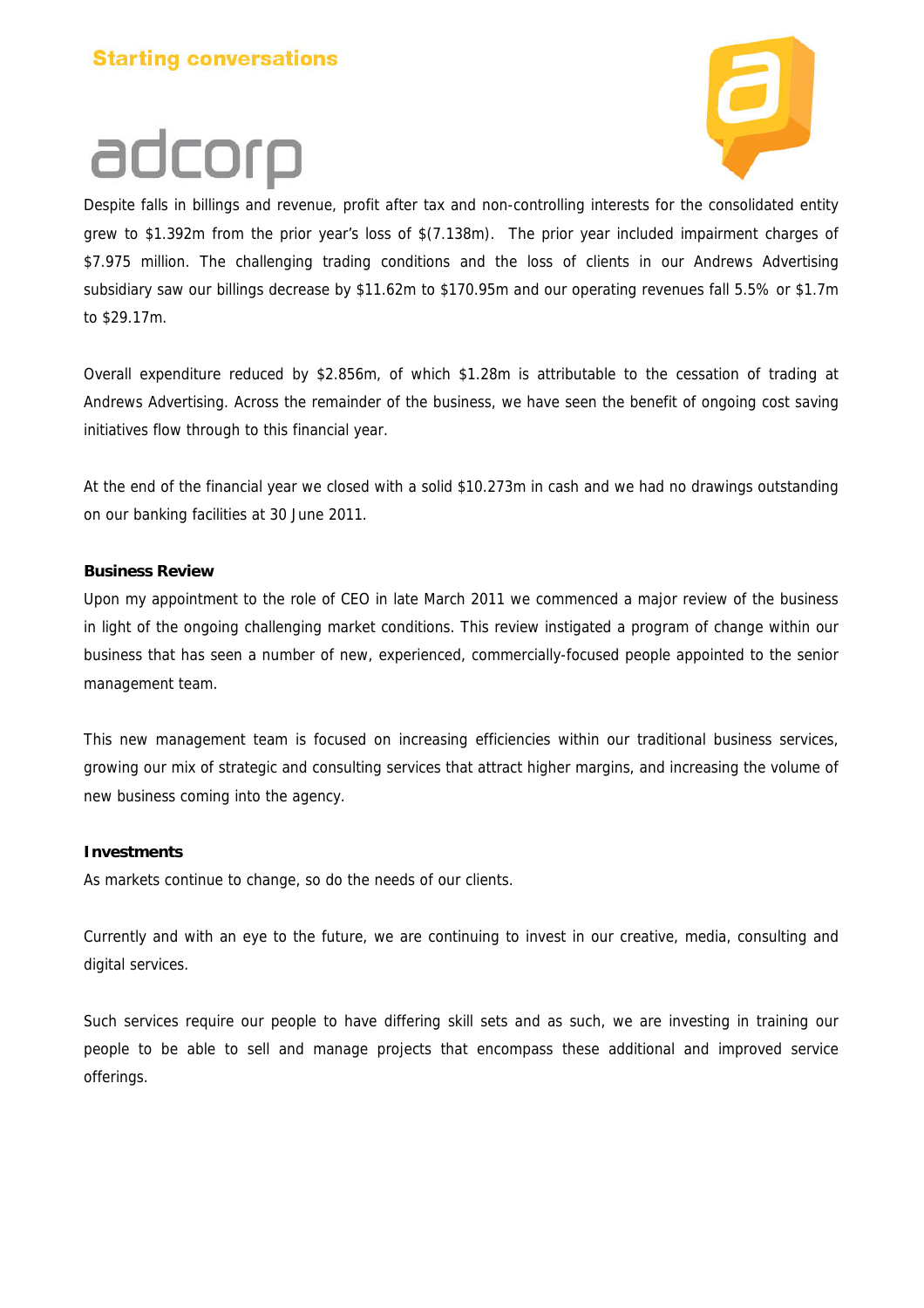## adcorp

Investing in these core areas not only strengthens our service offerings in our traditional areas of specialisation that include employment marketing, property marketing and Government advertising, it also allows us to expand into new fields.

Digital services continue to grow in demand from our clients and this represents both a challenge and an opportunity for Adcorp. It is fair to say that we have not gained enough penetration of this growing market. A major review of our service offering has seen us introduce new people and a rigorous training program implemented for our frontline staff that is starting to pay dividends.

Adcorp's online advertising management system, Connect2, continues to underpin our servicing of major Government contracts and key commercial clients. We are currently trialling enhancements to this product to enable clients to interact with social media and report on overall campaign effectiveness.

#### **Markets**

One of the key competitive strengths of Adcorp is our Trans-Tasman network of offices that offer clients continuity of service on a regional basis.

In these uncertain times, our network of offices across diverse markets allows us to reduce the impact of erratic local market activity that is currently being experienced.

In October 2010 with the win of the Northern Territory Government's Interstate and International advertising contract, we expanded our geographic footprint and opened a new office in Darwin. While the Government contract underpins our presence, this rapidly-growing region also provides a number of commercial opportunities for marketing and advertising services that we are currently pursuing.

We are also combining with our global partners in the Hodes Global Network; to deliver ground-breaking work for clients including Rio Tinto and ANZ Bank that is resulting in marketing strategies being implemented in several countries throughout the world.

#### **Government**

Our Government Master Media contracts now comprise 37% of our total billings. In October 2010 we added to our portfolio the NT Government business and our contract with the Western Australian Government was extended a further two years. In addition, NSW Government exercised the extension option in our Media Placement and Typesetting agreement, effective 1 January 2011 for 12 months. This contract provides for a further extension option in January 2012.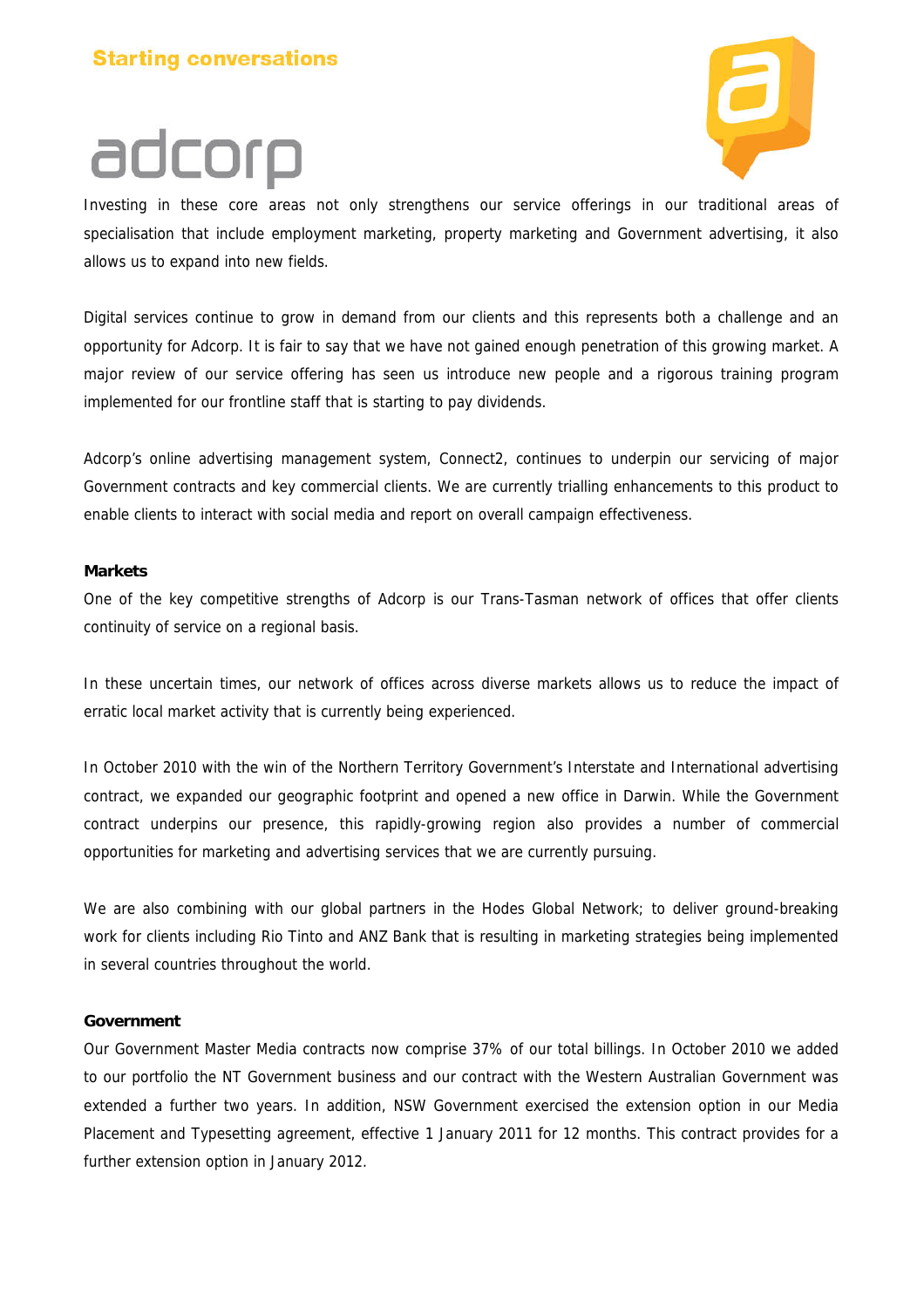

### adcorp It was a common theme in our first year of appointment on all Government contracts, that advertising spend significantly declined in line with tightening economic conditions. As these contracts have matured, spend has stabilised allowing us to restructure our cost bases accordingly. We have also built up an enviable understanding of Government advertising and have accordingly implemented a number of efficiency measures that have benefited both us and our Government clients.

Government business represents a growing opportunity for more creative and strategic services and progress has been made in securing additional work including our appointment to the WA Police Creative and Marketing Services contract in August 2010.

#### **Transactional Advertising**

Despite the continuing decline in traditional media channels, potential growth in market share and the proliferation of new media options and channels support our belief there are still opportunities for revenue growth.

It is a focus of the business to rollout our proven and proprietary online advertising management system, Connect2, to our commercial client base, to take advantage of the further efficiencies it provides, as demonstrated through its success in managing high volume Government contracts. With the addition of enhanced social media capabilities within Connect2, we see this system as offering relevant and significant benefits to clients.

#### **Consulting Services**

This continues to be an area of growth for Adcorp. Revenue from consulting and digital services has grown from \$823k in FY10 to \$1.533m in FY11.

Clients utilising such services now include blue-chip organisations such as Rio Tinto, Telstra, ANZ Bank and Coles.

In New Zealand, where economic conditions remain subdued, we have managed to significantly grow our revenues generated from digital projects.